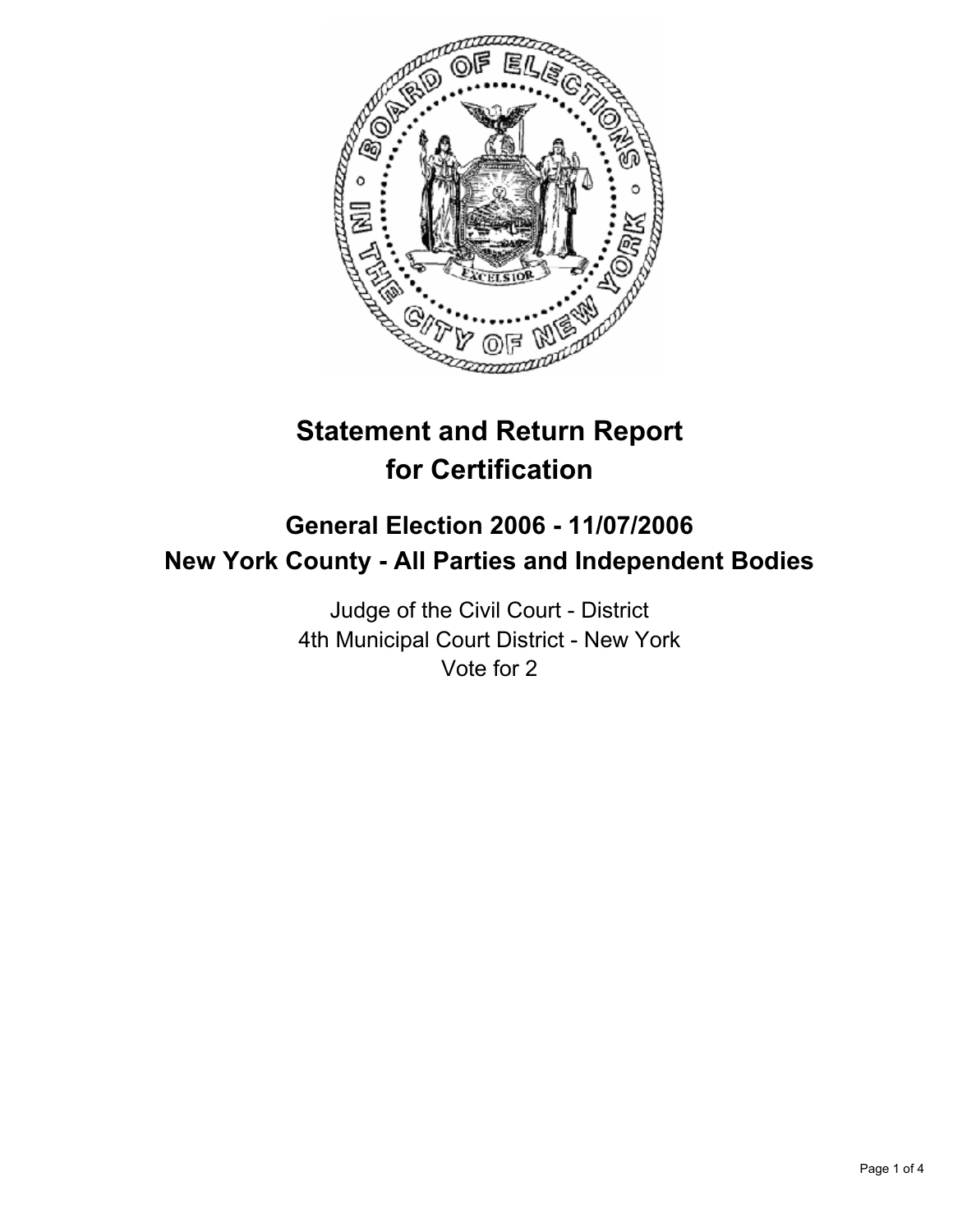

#### **Assembly District 66**

| PUBLIC COUNTER                  | 268 |
|---------------------------------|-----|
| <b>EMERGENCY</b>                | O)  |
| ABSENTEE/MILITARY               | 3   |
| AFFIDAVIT                       |     |
| <b>Total Ballots</b>            | 286 |
| EILEEN A RAKOWER (DEMOCRATIC)   | 205 |
| MICHAEL D STALLMAN (REPUBLICAN) | 30  |
| MICHAEL D STALLMAN (DEMOCRATIC) | 185 |
| <b>Total Votes</b>              | 420 |
| Unrecorded                      | 152 |

#### **Assembly District 73**

| PUBLIC COUNTER                  | 10,643 |
|---------------------------------|--------|
| <b>EMERGENCY</b>                |        |
| ABSENTEE/MILITARY               | 417    |
| AFFIDAVIT                       | 321    |
| <b>Total Ballots</b>            | 11,597 |
| EILEEN A RAKOWER (DEMOCRATIC)   | 7,583  |
| MICHAEL D STALLMAN (REPUBLICAN) | 2,497  |
| MICHAEL D STALLMAN (DEMOCRATIC) | 6,989  |
| <b>Total Votes</b>              | 17,069 |
| Unrecorded                      | 6.125  |

#### **Assembly District 74**

| PUBLIC COUNTER                  | 21,861 |
|---------------------------------|--------|
| <b>EMERGENCY</b>                | 53     |
| ABSENTEE/MILITARY               | 631    |
| <b>AFFIDAVIT</b>                | 586    |
| <b>Total Ballots</b>            | 23,422 |
| EILEEN A RAKOWER (DEMOCRATIC)   | 15,761 |
| MICHAEL D STALLMAN (REPUBLICAN) | 3,210  |
| MICHAEL D STALLMAN (DEMOCRATIC) | 14,671 |
| <b>ARTHUR BARNES (WRITE-IN)</b> |        |
| CAROLYN CONABOY (WRITE-IN)      |        |
| JENNY HURWITZ (WRITE-IN)        |        |
| JOHN CLIFTON (WRITE-IN)         | 1      |
| JOHN RIORDAN (WRITE-IN)         | 2      |
| LYNNE STEWART (WRITE-IN)        | 1      |
| MALACHY MCCOURT (WRITE-IN)      | 1      |
| MICHELE FORZLEY (WRITE-IN)      | 1      |
| RAYMOND MYLOTT (WRITE-IN)       |        |
| SANFORD STEVENS (WRITE-IN)      |        |
| TED BARNES (WRITE-IN)           |        |
| TYLER MALANFINE (WRITE-IN)      |        |
| <b>Total Votes</b>              | 33,655 |
| Unrecorded                      | 13,189 |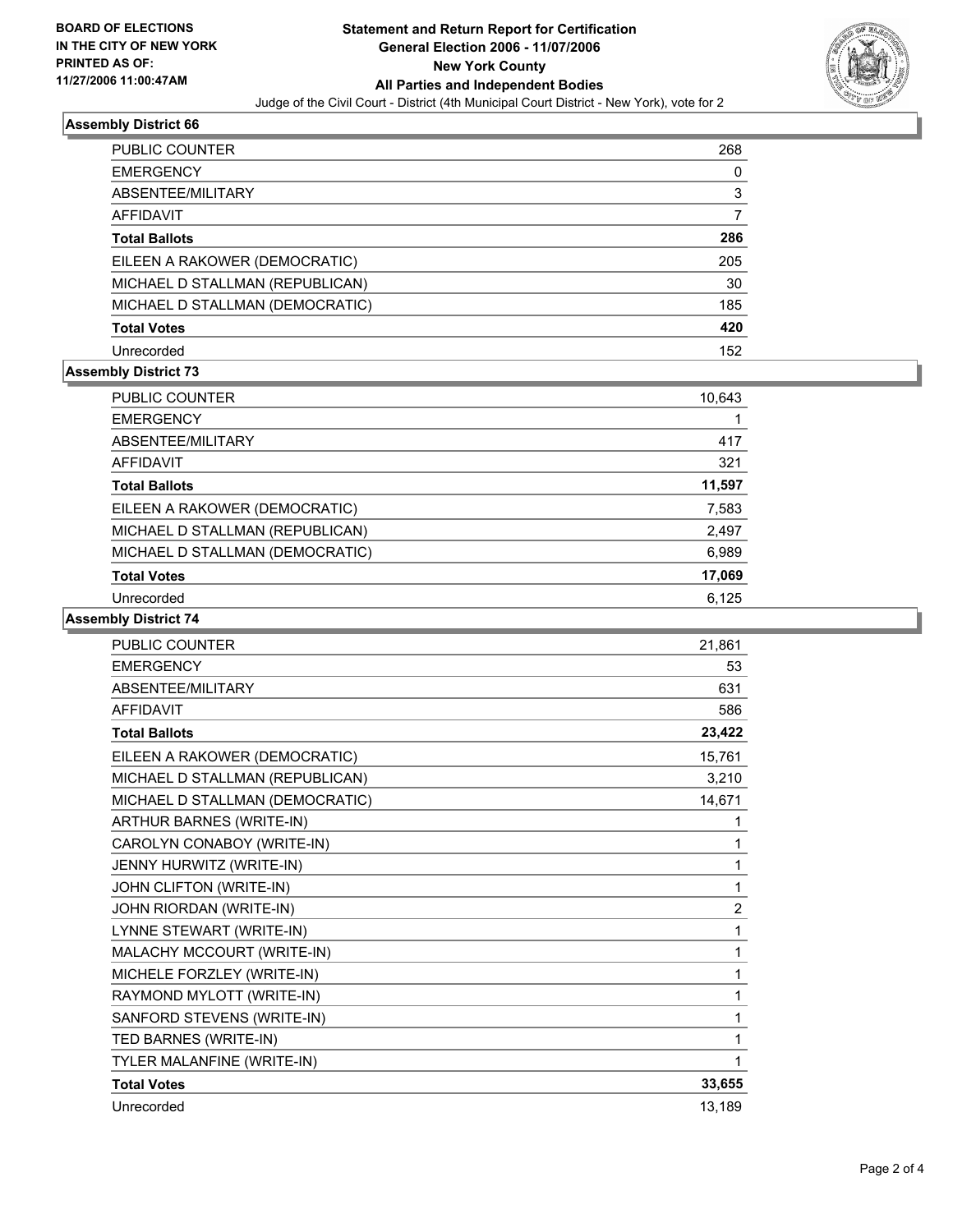

### **Assembly District 75**

| PUBLIC COUNTER                  | 2,176 |
|---------------------------------|-------|
| <b>EMERGENCY</b>                | 0     |
| ABSENTEE/MILITARY               | 66    |
| AFFIDAVIT                       | 96    |
| <b>Total Ballots</b>            | 2,375 |
| EILEEN A RAKOWER (DEMOCRATIC)   | 1,627 |
| MICHAEL D STALLMAN (REPUBLICAN) | 743   |
| MICHAEL D STALLMAN (DEMOCRATIC) | 1,190 |
| <b>Total Votes</b>              | 3,560 |
| Unrecorded                      | 1,190 |
|                                 |       |